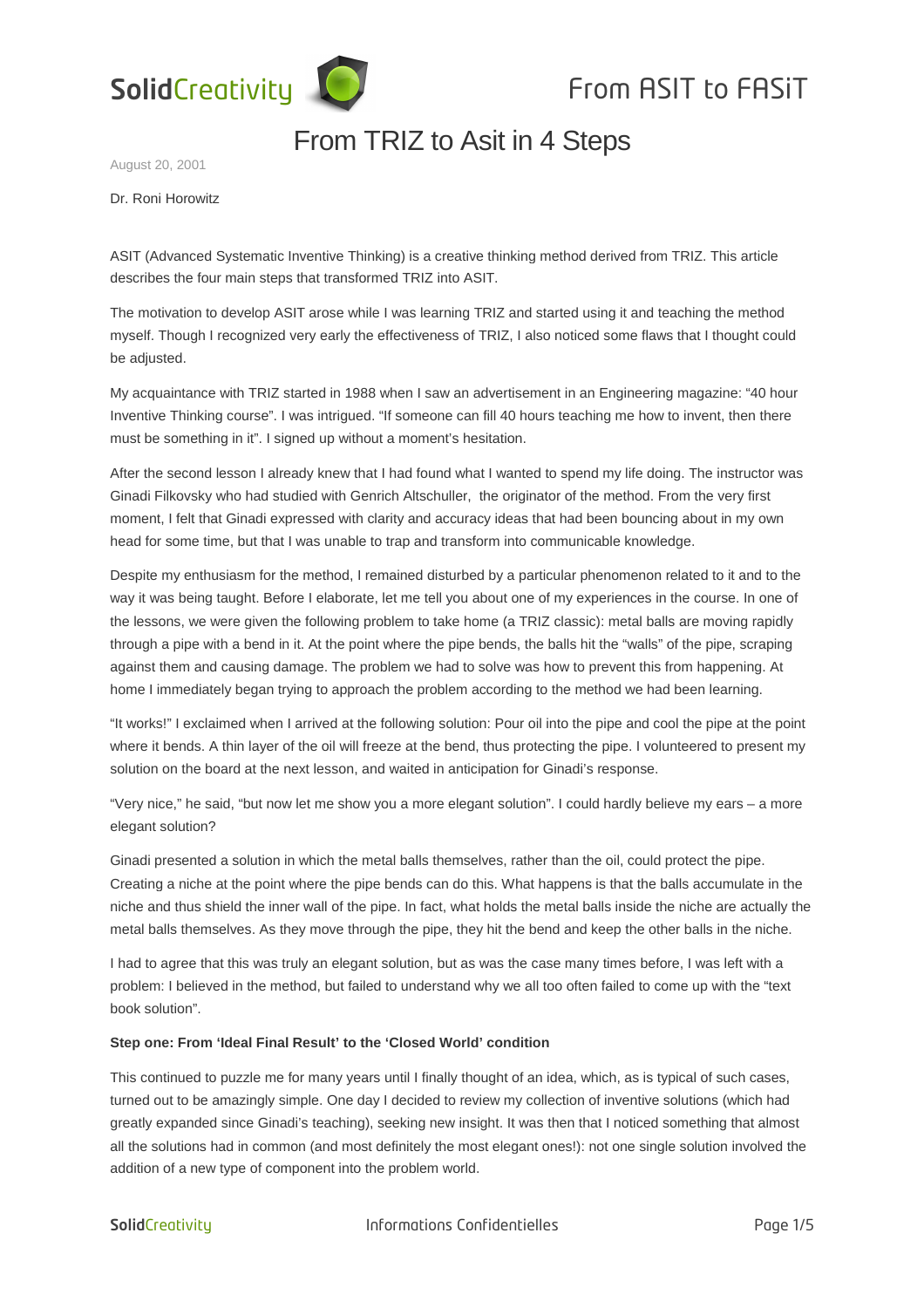## SolidCreativity  $\bigcirc$  From TRIZ to ASIT



I continue to examine this new finding, and I did not come across an exception to this rule. This principle was added to the method, and came to be known as the "Closed World condition

<http://www.sitsite.com/method/inpages/frame\_solving\_articles.html>". Had I been aware of this condition while working on the pipe problem, I would probably have arrived, along with many others, at Ginadi's solution. (The Closed World condition would simply not allow me to add oil, as it is a new type of object).

TRIZ also favors using existing resources for solving a problem. But in contrast to ASIT, this principle is scattered around the method. It can be found in the principle of Ideal Final Result ("the best system is when there is no system" – Altshuller), and in some of the forty principles (e.g. Principle 25 – Self-service calls for using an existing object to work on itself instead of bringing in a new one).

The difference between TRIZ and ASIT in this respect is that in ASIT the Closed World condition is THE most important principle. In fact, the first step in using ASIT is to define the problem world. Once defined, the problem solver knows that all the building blocks for the solution are right there in front of him and that the solution simply requires the reorganization of the existing objects. This adds great focus and power to the method. It also turns every real problem into an amusing puzzle.

## **Step two: From 'Resolving Contradictions' to 'achieving Qualitative Change'**

The Closed World condition deals with the resemblance between the problem world and the solution world. It is thus obvious that we need another principle, one that will establish the difference between the two worlds. The idea of resolving contradictions was a good starting point.

Altshuller's greatest contribution to the science of invention was, in my opinion, the idea that inventive solutions overcome contradictions (whereas routine solutions rely on compromise). Going back to the example of the pipe and metal balls, we can analyze the contradiction as follows: Increasing the velocity of the balls improves the system's throughput but also increases the wear and tear of the system.

From the way TRIZ defines a contradiction it is easy to identify one, but TRIZ does not clarify what "resolving a contradiction" means. I have, indeed, seen many TRIZ examples in which the contradiction was very well defined, but the solution did not really seem to overcome it. For example, suppose we use a pipe made of a much harder material, does it overcome the contradiction? A clear indication of what it means to resolve a contradiction is important, because otherwise, instead of using TRIZ to find new ideas, people will use it to justify their oldideas (I'm sure that many TRIZ instructors know exactly what I mean here…)

In my search for a clear criterion, I once again carefully explored a large collection of inventive solutions and discovered something interesting: In real inventive solutions there is a change in the system's response to the main problem factor (the main problem factor is a variable determining the intensity of the problem; for example, the velocity of the balls is the main problem factor in the pipe problem). Before the problem is solved, the main problem factor is directly related to the intensity of the undesired effects. After the solution has been found, the main factor either has no influence or its influence is reversed (so that this factor actually improves the situation). The outcome is a robust design insensitive to the value of the main problem factor.

For example, as regards the case study of the metal balls, in the problem the damage to the pipe increases with the velocity of the balls. In the solution (since there is no direct contact between that balls and pipe) the damage to the pipe ceases to be related to the balls' velocity at all. (See figure 1).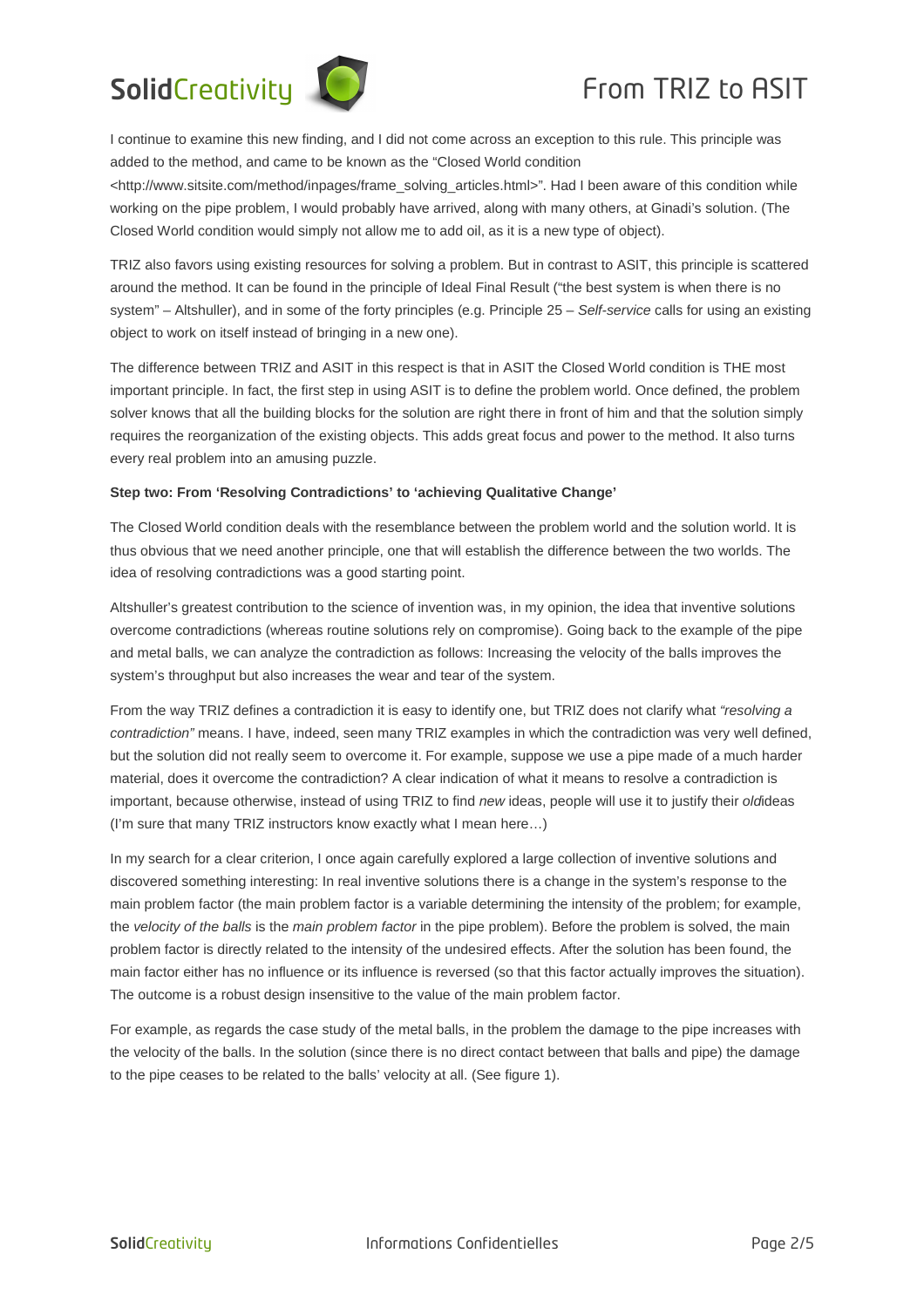

balls velocity

Figure 1: How the system's response to the velocity of the balls changed.

This finding was generalized to become ASIT's Qualitative Change principle, which is defined as follows: Look for solutions in which the influence of the main problem factor is either totally eliminated or even reversed.

This is a good criterion since it is very easy to test whether a specific solution satisfies it or not.

## **Step three: From the 40 principles to ASIT's five idea-provoking tools**

Up until this point we've seen ASIT's two rules, the Closed World rule and the Qualitative Change rule. These rules are very effective in weeding out old ideas but we still need a mechanism to create new ones. More specifically, we need tools to help us identify hidden opportunities within the closed world. The place to look for these tools is, of course, in TRIZ's 40 principles. These 40 principles are TRIZ's main operational tools for developing ideas. There are, however, some obvious drawbacks to this approach:

- 1. **The principles do not operate on a uniform abstract level**: Some of the principles are very general (e.g. Principle 17 – Another Dimension) and others are very problem-specific (e.g. Principle 18 – Mechanical Vibration, and Principle 29 – Pneumatics and Hydraulics).
- 2. **The frequency of use is not uniform**: Some of the principles are used very often (e.g. Principle 17 Another Dimension) and some are rarely used (e.g. Principle 7 – the Nested Doll).
- 3. **There are too many principles**: Since 40 principles are difficult for the problem solver to follow (because there are simply too many of them) TRIZ organizes the 40 principles in a 'contradiction matrix'. Each type of contradiction, identified by the physical variables involved, is matched with a small set of principles. The problem with this (sometimes very powerful) approach is that:
- 1. It is time consuming to identify the variables (leading to frustration when a solution is not attained)
- 2. The variables are very much tied up with engineering problems (while TRIZ is powerful enough to be a universal problem solving method)
- 3. Training requires repetitive exercises (e.g. solving 10 problems for each principle) which cannot be practically accomplished with 40 principles.

To resolve the issues above, TRIZ's 40 principles were reduced to ASIT's five idea-provoking tools by: eliminating principles that are too problem-specific; eliminating principles that are not used very often; grouping similar principles together.

The result was the identification of the following five idea-provoking tools: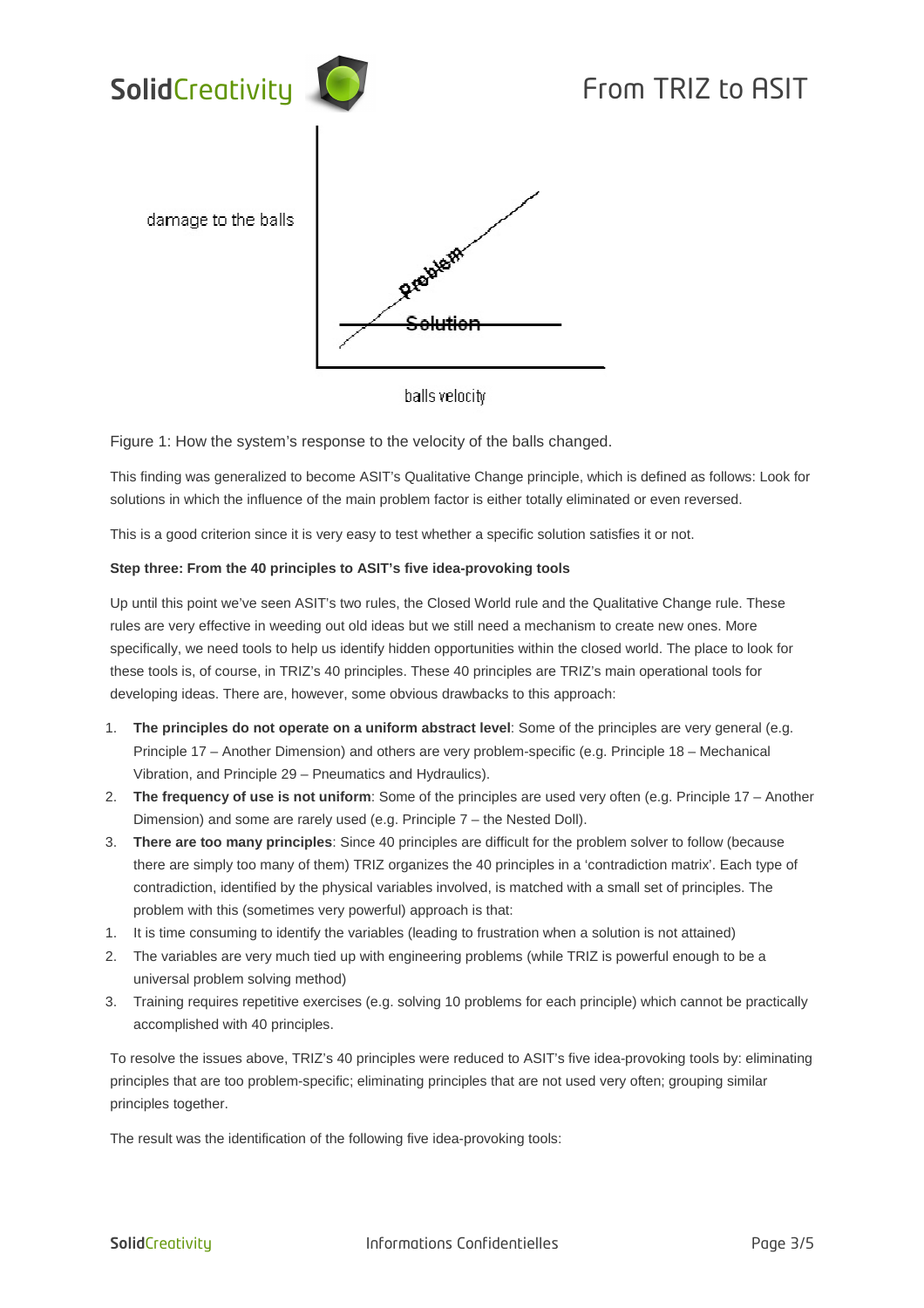# SolidCreativity **CO** From TRIZ to ASIT



- 1. **Unification**: Solve a problem by assigning a new use to an existing component (the pipe and metal balls problem is solved by Unification – the balls are put to a news use, i.e. protecting the pipe).
- 2. **Multiplication**: Solve a problem by introducing a slightly modified copy of an existing object into the current system.
- 3. **Division**: Solve a problem by dividing an object and reorganizing it parts.
- 4. **Breaking Symmetry**: Solve a problem by turning a symmetrical situation into an asymmetrical one.
- 5. **Object Removal**: Solve a problem by removing an object from the system and assigning its action to another existing object.

Here are a few examples of how ASIT techniques were formed from the 40 principles:

- Principle 3 **Local Quality** (e.g. Change an object's structure from uniform to non-uniform), Principal 4 **Asymmetry**, and Principle 17 – **Another Dimension**, were grouped together under ASIT's **Breaking Symmetry technique**.
- Principle 15 **Dynamics** is achieved under ASIT's **Division** and **Breaking Symmetry** techniques.
- Principle 6 **Universality** (e.g. Make a part or object perform multiple functions; eliminate the need for other parts) is achieved by using ASIT's **Object Removal** and **Unification** applied one after the other.
- Principle 7 - **Nested Doll**, and Principle 8 **Antiweight**, Principle14 **Spheroidality**: **Curvature** eliminated due to it being too specific.

One interesting aspect of ASIT's five idea-provoking tools is that each can be related to a specific mental block. For example the Unification technique helps overcome Functional Fixedness while the Division Technique help us deal with Structural Fixedness.

Note: The next article in this series will supply detailed examples for the use of the five tools.

## **Step four: Eliminating other TRIZ elements**

In addition to the contradiction matrix, the 40 principles and the ideal final results were transformed into ASIT's two rules (Closed World and Qualitative Change) and five tools (Unification, Multiplication, Division, Breaking Symmetry and Object Removal). In TRIZ there are many elements that were excluded from ASIT's framework.

Here is a list of some of them and an explanation for why they were excluded:

## Standard solutions and physical effects

One of TRIZ's tools is a collection of ready-made, highly domain-specific standard solutions and physical effects. This collection represents invaluable knowledge and can definitely assist an engineer in trying to solve tough problems. Moreover, a collection of knowledge units such as standards and effects lends itself easily to computerization, and in fact some products do already exist (see for example www.cobrain.com). To keep ASIT as a pure thinking (as opposed to knowledge) tool these elements were eliminated.

## Evolution of systems

This TRIZ tool is used to make forecasts as to the future development of an existing product. One of the uses for this capability is to invent new products. ASIT can also be used for the same purpose.The third article in this series will report, in detail, on how ASIT can be used to invent new products.

## The little man method

The "little man" is a TRIZ tool that is used to model ideas on an abstract level. Although it is certainly a powerful approach it is, once again, a specific approach useful mainly for problems in the physical world in which geometry plays an important role.